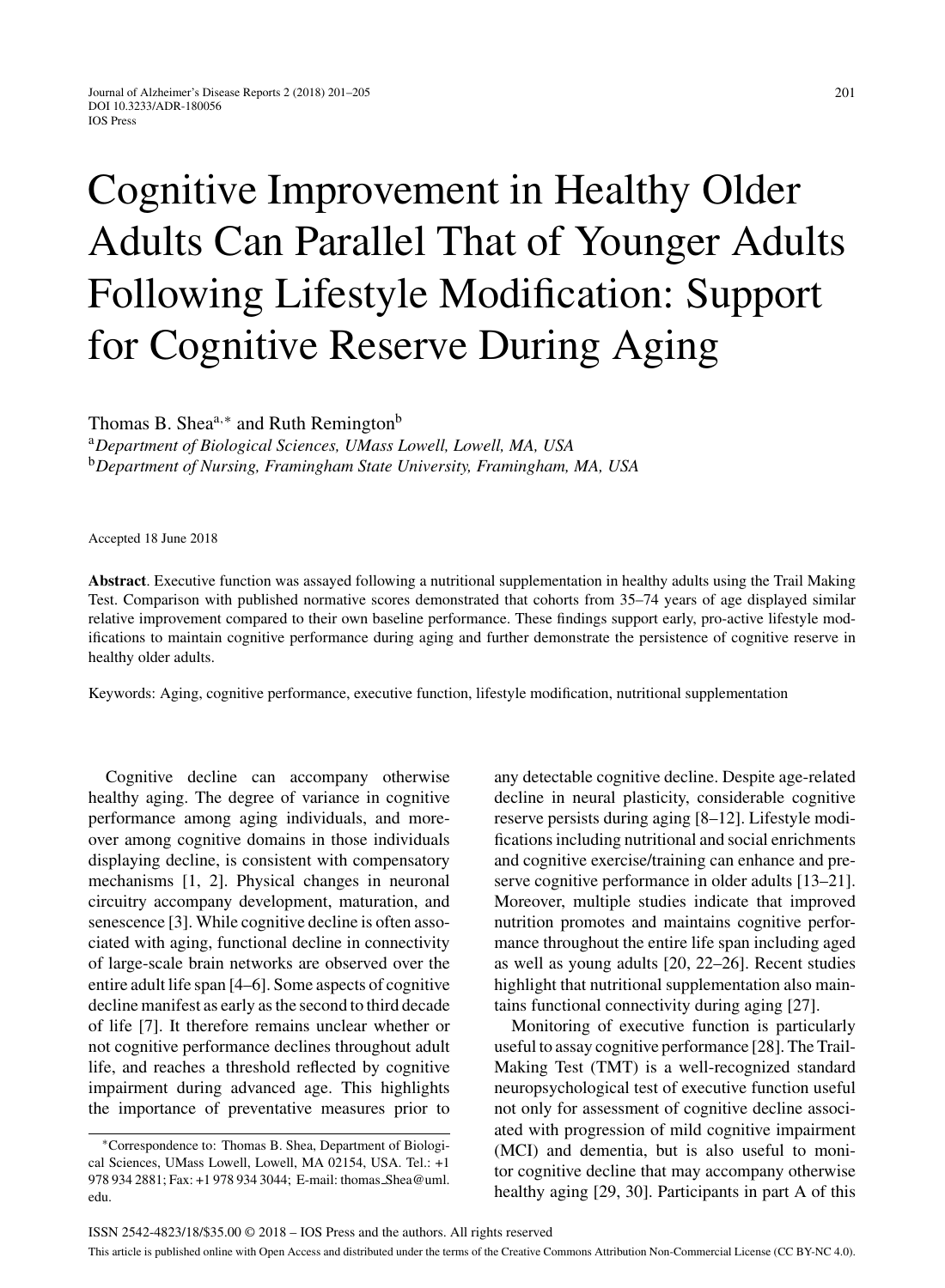test (TMTA) are asked to connect a series of numbers (1–25) in order. This is immediately followed by part B (TMTB), in which participants are asked to connect a series of alternating numbers and letters in order (1,A,2,B,3,C,4,D, etc.). Tracking these alternating sequences in TMTB is particularly useful for examination of the influence of age on otherwise healthy cognitive performance, since slowing of "switching" of tasks has been observed in elderly versus younger adults [31]. The length of time for completion of each test is recorded, which allows monitoring of an individual's improvement or decline over time. In both cases, they coached through an untimed practice sample immediately prior to testing and their understanding of the task is ascertained prior to commencing. Performance on this test is subject to a variety of impairments and can detect difficulties in neuromuscular coordination and in following simple instructions (TMTA) to executive function (TMTB) [32]. Performance on the TMT is also subject to participant age and education. Slower TMT-B completion in older adults was positively correlated with thinning of frontal, temporal, and parietal cortex [33].

The usefulness of the TMT has been expanded by the compilation of normative scores encompassing a wide age range (18–79), as well as the education level of the participant [34]. Tombaugh [34] presents tabulated scores based upon a total of 911 community-dwelling individuals, which are classified by time of completion of TMTA and, separately, TMTB (Table 1). Age groups consist of either 5 or 10 year spans. For individuals 55 years of age or older, education can influence executive function [18, 19] and exerts a positive influence on scoring in the TMT; Tombaugh [34] therefore presents two sets of normative scores for age groups  $\geq 55$  years of age: those with 0–12 years of education, and those with 12+ years of education (Table 1). Table 1 presents a subset of the stratification relevant to our study. These normative scores allow comparison of performance among a diverse population and assist in characterizing the level of an individual's performance versus the anticipated performance for that individual's age and education level [29, 35]. Notably, Tombaugh [34] has been cited over 1,500 times [36].

Chan et al. tested the impact of lifestyle modification (via nutritional supplementation) on executive function in a cohort of adults of diverse ages that had no known nor suspected dementia; the details of the supplementation are well-described in prior reports and need not be reiterated herein [37]. As

Table 1 A subset of stratified scores for TMTB

| Age/Education  | Normative Scores on TMTB |  |  |  |
|----------------|--------------------------|--|--|--|
| $18 - 24$      | $47.0 \pm 12.7$          |  |  |  |
| $25 - 34$      | $50.7 \pm 12.4$          |  |  |  |
| $35 - 44$      | $58.5 + 16.4$            |  |  |  |
| $45 - 54$      | $63.8 \pm 14.4$          |  |  |  |
| $55-59(12+)$   | $68.7 + 21.0$            |  |  |  |
| $60-64(12+)$   | $64.6 \pm 18.6$          |  |  |  |
| $65-69(12+)$   | $67.1 \pm 09.3$          |  |  |  |
| $70 - 74(12+)$ | $86.3 + 24.1$            |  |  |  |

"12+" is the designation that the particular cohort has completed 12 or more years of education; normative scores for cohorts of these ages with 0–12 years of age are not shown. Normative scores are reported as the mean  $\pm$  standard deviation in seconds. The age cohorts 25–34, 35–44, and 45–54 did not display education-dependent differences. See Tombaugh [34] for more details.

described [38], participants consisted of both genders 18–86 years with no known or suspected cognitive difficulties. Executive function was monitored using the TMT prior to and following supplementation for 3 months [37,38]. Cohorts randomized to the formulation or placebo were statistically identical in age, gender, education, and baseline performance on the TMT. After 3 months, the cohort receiving the formulation had improved statistically compared to their own baseline performance and to that of the cohort receiving the placebo. An additional cohort receiving the formulation under open-label conditions displayed improvement statistically identical to that of the cohort receiving the formulation under blind conditions.

We considered that the diverse age range of participants in this study provided an opportunity to determine whether or not there were differential responses among younger versus older individuals. We therefore analyzed herein the performance on TMTB of different age groups of individuals receiving the formulation stratified according to Tombaugh as follows: 35–44, 45–54, 55–59, 65–69, and 70–74 years of age [34, 38]. According to Tombaugh, the age groups 35–44 and 45–54 do not display educationdependent differences in the TMT, while those 65–69 and 70–74 do [34]. Since all but a few participants in Chan et al. had completed 12+ years of education, those within in the age ranges of 55–59, 60–64, 65–69, and 70–74 are exclusively those with 12+; individuals aged 35–44 and 45–54 were not stratified according to education level [34].

All age groups displayed improvement in TMTB over 3 months (Table 1). The standard deviations for the participants in Chan et al. (both before and after treatment), as well as those for the normative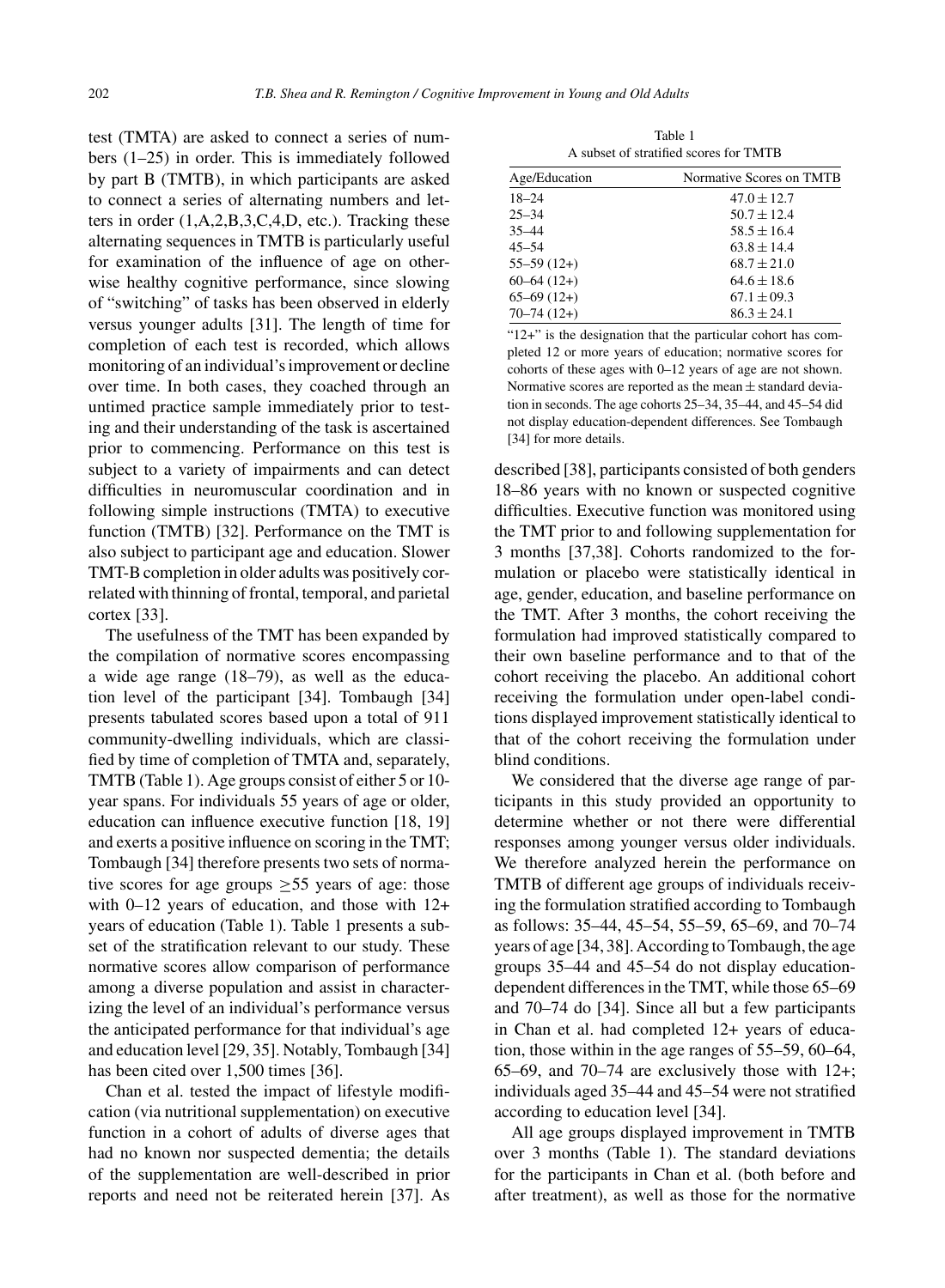| Participant<br>Age Group | Number of<br>Participants | Years of<br>Education | <b>Baseline</b><br>Scores | Norm.<br>Scores | Score of Chan et al.<br>cohorts after<br>treatment | Change in Score<br>for Chan et al.<br>cohorts | Average<br>improvement in<br>performance |
|--------------------------|---------------------------|-----------------------|---------------------------|-----------------|----------------------------------------------------|-----------------------------------------------|------------------------------------------|
| $35 - 44$                |                           | n/a                   | 61.2(19.4)                | 58.5 (16.4)     | 46(9.2)                                            | $-15.2$                                       | 15%                                      |
| $45 - 54$                | 14                        | n/a                   | 56 (13)                   | 63.8(14)        | 44.6(12)                                           | $-11.4$                                       | 20%                                      |
| $55 - 59$                |                           | $12+$                 | 61.8(13.8)                | 68.7(21.0)      | 58.1 (12.6)                                        | $-4.7$                                        | 5.9%                                     |
| $60 - 64$                | 16                        | $12+$                 | 68.5(24)                  | 64.6(18.6)      | 56.9(16.5)                                         | $-11.6$                                       | 16.9%                                    |
| $65 - 69$                |                           | $12+$                 | 74.3 (31)                 | 67.1(9)         | 61.8(21)                                           | $-12.6$                                       | 16%                                      |
| $70 - 74$                |                           | $12+$                 | 104.7(58.5)               | 86.3(24)        | 81.82 (32.6)                                       | $-22.9$                                       | 21.9%                                    |

Table 2 Comparison of cohorts from Chan et al. [37] with normative data stratified according to age and education level according to Tombaugh [34]

Values for scores are the mean in seconds, with standard deviation in parenthesis.

scores provided by Tombaugh et al., are large, which precludes definitive comparisons [34, 37]. However, the extent of improvement for most cohorts of Chan et al. resulted in averages scores that corresponding to younger normative age groups. For example, the mean baseline score for the cohort from 35–44 years of age initially fell within the anticipated normative range according to Tombaugh et al. However, following treatment, this cohort displayed a mean baseline that instead corresponded to the normative range of 18–24 years of age. Similar shifts in mean scores were observed for cohorts of Chan et al. that were 55–59, 60–64, and 65–69 years of age. Baseline mean performance of the cohort 70–74 years of age was substantially worse than the mean anticipated normative score, although their performance was within the normative standard deviation; however, their extent of improvement (21.9%) not only matched or exceeded that of all other cohorts, but also brought them within their anticipated normative score. By contrast, the cohort from 55–59 years of age displayed a relatively small reduction as compared to other cohorts. However, it should be noted this cohort was already performing approximately 10% better at baseline than anticipated according to normative scores. Of note, the average normative score for the 50–59 year age group was higher than that for both the 60–64 and 65–69 year age groups; the significance of differential performance of this cohort is unclear (Table 1) [34].

The nature and extent of cognitive decline including executive function can vary [39]. Monitoring of executive function is particularly useful to track progression from normal aging to MCI and Alzheimer's disease [28]. However, even in the absence of dementia, cognitive decline, and in particular a decline in executive function, profoundly impacts quality of life, since it can lead to impaired decision making, including those affecting health and financial wellbeing [40–42].

While multiple studies indicate that improved nutrition promotes and maintains cognitive performance throughout the entire life span, most studies include a relatively narrow age range of participants [20, 22–26]. Studies of healthy adults may include individuals with unrecognized early-stage dementia; such individuals may not display any impairment in daily cognitive and/or behavioral function but may nevertheless perform worse than anticipated for their age in executive function tasks [43]. Several such individuals were identified among those selfreporting no cognitive difficulties among the aged cohort of Chan et al. [37] and the scores of these individuals were excluded from further analyses as described [38]. Herein, the aged cohort (70–74 years of age) improved to the same or even greater extent than did all younger cohorts, despite that the aged cohort had the slowest baseline scores; this finding supports the notion of cognitive reserve. The inclusion of diverse ages of participants within Chan et al. [37] provides direct support that improvement in executive function can occur across the adult life span following a nutritional intervention and that older adults can display an extent of improvement that parallels that of younger adults. Notably, while the performance of a total of 64 individuals were examined, once separated into cohorts according to Tombaugh [34], the number of individuals in each age group was relatively small; a larger study is therefore warranted. Nevertheless, these findings underscore the potential of early intervention to enhance the retention of cognitive reserve in older adults.

## **ACKNOWLEDGMENTS**

Dr. Shea is a non-salaried advisor for Sevo Nutraceuticals (Waltham, MA), which licensed the formulation utilized in references [37, 38]. Both Dr. Shea and UMass Lowell have a financial interest in this company and the formulation.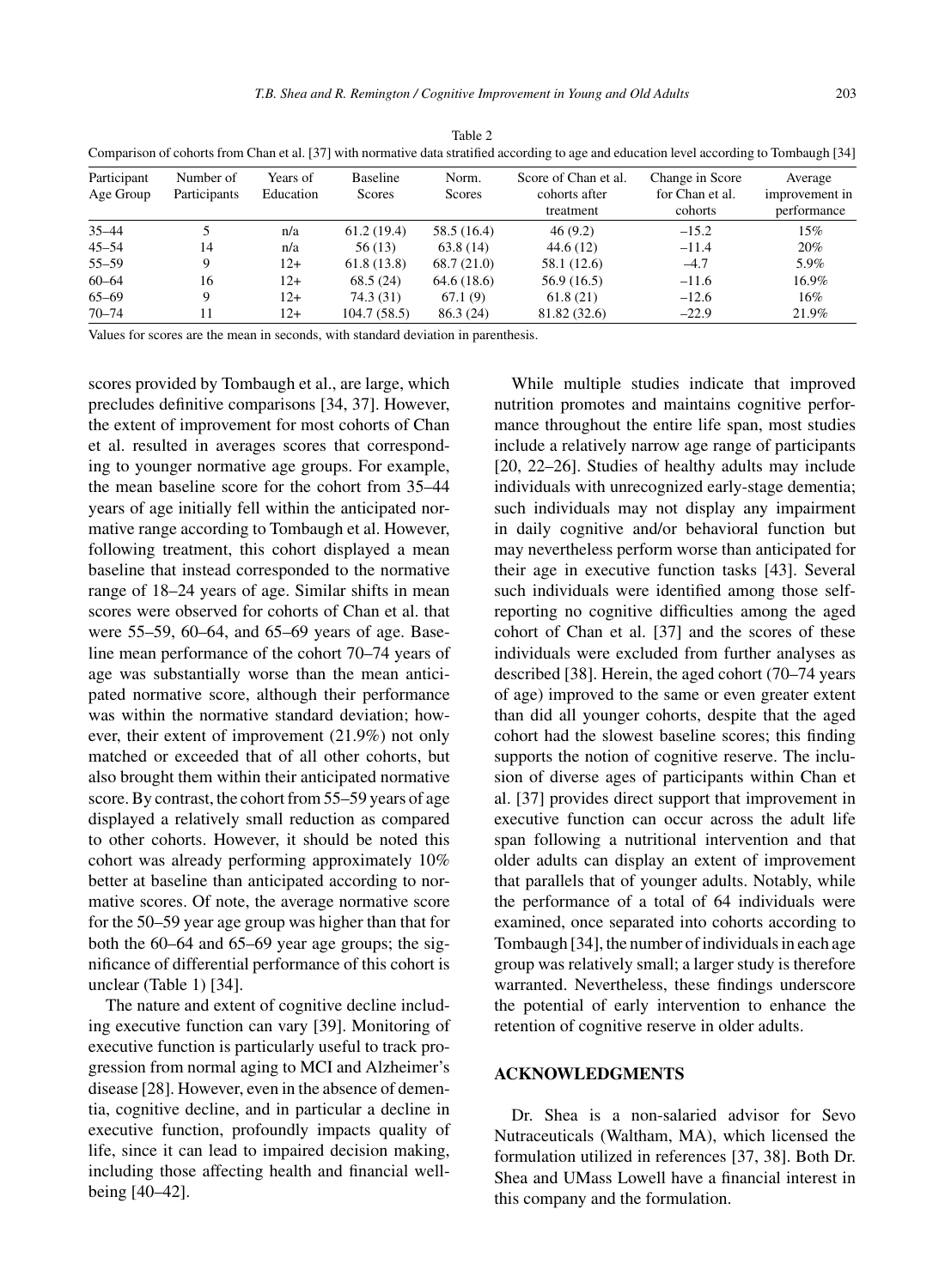## **REFERENCES**

- [1] Nyberg L, Lovden M, Riklund K, Lindenberger U, Backman L (2012) Memory, aging and brain maintenance. *Trends Cog Sci* **16**, 292-305.
- [2] Buckner RL (2004) Memory and executive function review in aging and AD: Multiple factors that cause decline and reserve factors that compensate. *Neuron* **44**, 195-208.
- [3] Shing YL, Werkle-Bergner M, Brehmer Y, Muller V, Li S-C, Lindenberger U (2010) Episodic memory across the lifespan: The contributions of associative and strategic components *Neurosci Biobehav Rev* **34**, 1080-1091.
- [4] Zhang HY, Chen WX, Jiao Y, Xu Y, Zhang XR, Wu JT (2014) Selective vulnerability related to aging in large-scale resting brain networks. *PLoS One* **9**, e108807.
- [5] Archer JA, Lee A, Qiu A, Chen SH (2016) A comprehensive analysis of connectivity and aging over the adult life span. *Brain Connect* **6**, 169-185.
- [6] La Corte V, Sperduti M, Malherbe C, Vialatte F, Lion S, Gallarda T, Oppenheim C, Piolino P (2016) Cognitive decline and reorganization of functional connectivity in healthy aging: The pivotal role of the salience network in the prediction of age and cognitive performances. *Front Aging Neurosci* **8**, 204.
- [7] Salthouse TA (2009) When does age-related cognitive decline begin? *Neurobiol Aging* **30**, 507-514.
- [8] Hertzog C, Kramer AF, Wilson RS, Lindenberger U (2008) Enrichment effects on adult cognitive development: Can the functional capacity of older adults be preserved and enhanced? *Psychol Sci Public Interest* **9**, 1-65.
- [9] Mahncke HW, Bronstone A, Merzenich MM (2006) Brain plasticity and functional losses in the aged: Scientific bases for a novel intervention. *Prog Brain Res* **157**, 81-109.
- [10] Jones S, Nyberg L, Sandblom J, Stigsdotter Neely A, Ingvar M, Magnus Petersson K, Bäckman L (2006) Cognitive and neural plasticity in aging: General and task-specific limitations. *Neurosci Biobehav Rev* **30**, 864-871.
- [11] Greenwood PM (2007) Functional plasticity in cognitive aging: Review and hypothesis. *Neuropsychology* **21**, 657- 673.
- [12] Stern Y (2012) Cognitive reserve in ageing and Alzheimer's disease. *Lancet* **11**, 1006-1012.
- [13] Noack H, Lövdén M, Schmiedek F, Lindenberger U (2009) Cognitive plasticity in adulthood and old age: Gauging the generality of cognitive intervention effects. *Restor Neurol Neurosci* **27**, 435-453.
- [14] Borella E, Carbone E, Pastore M, De Beni R, Carretti B (2017) Working memory training for healthy older adults: The role of individual characteristics in explaining shortand long-term gains. *Front Hum Neurosci* **11**, 99.
- [15] Buitenweg JIV, van de Ven RM, Prinssen S, Murre JMJ, Ridderinkhof KR (2017) Cognitive flexibility training: A large-scale multimodal adaptive active-control intervention study in healthy older adults. *Front Hum Neurosci* **11**, 529.
- [16] Martin M, Clare L, Altgassen AM, Cameron MH, Zehnder F (2011) Cognition-based interventions for healthy older people and people with mild cognitive impairment. *Cochrane Database Syst Rev* **1**, CD006220.
- [17] Kelly ME, Duff H, Kelly S, McHugh Power JE, Brennan S, Lawlor BA, Loughrey DG (2017) The impact of social activities, social networks, social support and social relationships on the cognitive functioning of healthy older adults: A systematic review. *Syst Rev* **6**, 259.
- [18] Brewster PW, Melrose RJ, Marquine MJ, Johnson JK, Napoles A, MacKay-Brandt A, Farias S, Reed B, Mungas

D (2014) Life experience and demographic influences on cognitive function in older adults.*Neuropsychology* **28**, 846- 858.

- [19] Gross AL, Mungas DM, Crane PK, Gibbons LE, MacKay-Brandt A, Manly JJ, Mukherjee S, Romero H, Sachs B, Thomas M, Potter GG, Jones RN (2015) Effects of education and race on cognitive decline: An integrative study of generalizability versus study-specific results. *Psychol Aging* **30**, 863-880.
- [20] Shea TB, Remington R (2015) Nutritional supplementation for Alzheimer's disease. *Curr Opin Psychiatry* **28**, 141-147.
- [21] Caselli RJ, Beach TG, Knopman DS, Graff-Radford NR (2017) Alzheimer disease: Scientific breakthroughs and translational challenges. *Mayo Clin Proc* **92**, 978-994.
- [22] Dauncey MJ (2014) Nutrition, the brain and cognitive decline: Insights from epigenetics. *Eur J Clin Nutr* **68**, 1179- 1185.
- [23] Fiorentino M, Perignon M, Kuong K, de Groot R, Parker M, Burja K, Dijkhuizen MA, Sokhom S, Chamnan C, Berger J, Wieringa FT (2018) Effect of multi-micronutrientfortified rice on cognitive performance depends on premix composition and cognitive function tested: Results of an effectiveness study in Cambodian schoolchildren. *Public Health Nutr* **21**, 816-827.
- [24] van de Rest O, Berendsen AA, Haveman-Nies A, de Groot LC (2015) Dietary patterns, cognitive decline, and dementia: A systematic review. *Adv Nutr* **6**, 154-168.
- [25] Morris MC, Tangney CC, Wang Y, Sacks FM, Barnes LL, Bennett DA, Aggarwal NT (2015) MIND diet slows cognitive decline with aging. *Alzheimers Dement* **11**, 1015-1022.
- [26] Meeusen R, Decroix L (2018) Nutritional supplements and the brain. *Int J Sport Nutr Exerc Metab* **28**, 200-211.
- [27] Jannusch K, Jockwitz C, Bidmon HJ, Moebus S, Amunts K, Caspers S (2017) A Complex interplay of vitamin B1 and B6 metabolism with cognition, brain structure, and functional connectivity in older adults. *Front Neurosci* **11**, 596.
- [28] Kirova AM, Bays RB, Lagalwar S (2015) Working memory and executive function decline across normal aging, mild cognitive impairment, and Alzheimer's disease. *Biomed Res Int* **2015**, 748212.
- [29] Connor KO, Chaisson C, Green RC, Stern RA (2008) Trail Making Test errors in normal aging, mild cognitive impairment, and dementia. *Arch Clin Neurophsychol* **23**, 129-137.
- [30] Teng E, Lu PH, Cummings JL (2007) Neuropsychiatric symptoms are associated with progression from mild cognitive impairment to Alzheimer's disease. *Dement Geriatr Cogn Disord* **24**, 253-259.
- [31] Cepeda NJ, Kramer, AF, Gonzalez de Sather JC (2001) Changes in executive control across the life span: Examination of task-switching performance. *Dev Psychol* **37**, 715-730.
- [32] Bowie CR, Harvey PD (2006) Administration and interpretation of the Trail Making Test. *Nat Protoc* **1**, 2277-2281.
- [33] MacPherson SE, Cox SR, Dickie DA, Karama S, Starr JM, Evans AC, Bastin ME, Deary IJ (2017) Processing speed and the relationship between Trail Making Test-B performance, cortical thinning and white matter microstructure in older adults. *Cortex* **95**, 92-103.
- [34] Tombaugh TN (2004) Trail Making Test A and B: Normative data stratified by age and education *Arch Clin Neuropsychol* **19**, 203-214.
- [35] Perianez JA, Rios-Lago M, Rodriguez-Sanchez JM, Adrover-Roig D, Roig Sanchez-Cubillo I, Crespo-Facorro, B, Quemada JI, Facelo F (2007) Trail Making Test in traumatic brain injury, schizophrenia, and normal ageing: